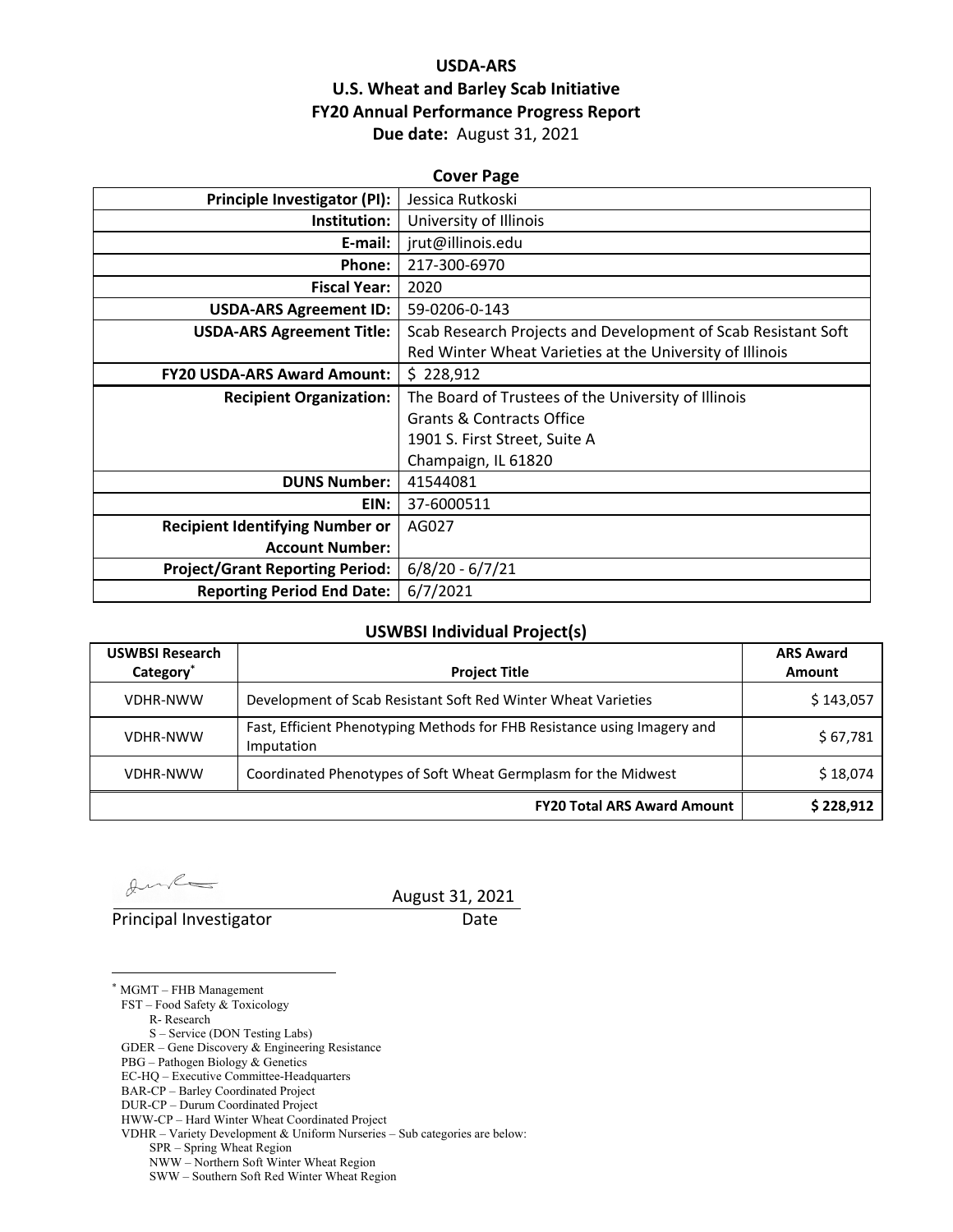**Project 1:** *Development of Scab Resistant Soft Red Winter Wheat Varieties*

## **1. What are the major goals and objectives of the research project?**

The major goals of this project are to:

- 1) Increase and document the number of varieties with improved FHB resistance and high grain yield and grain quality that are tested in statewide variety trials and available to farmers; and
- 2) Implement new and underutilized breeding techniques/technologies to further enhance short term and long‐term improvement of both FHB resistance and grain yield.
- **2. What was accomplished under these goals or objectives?** *(For each major goal/objective, address these three items below.)*

## **a) What were the major activities?**

The major activities of this project are:

- 1) development of new breeding populations and lines,
- 2) phenotyping for FHB resistance and agronomic traits including yield,
- 3) data analysis and selection using a selection index, and
- 4) implementation of male‐sterile facilitated recurrent selection with FHB resistant parents.

#### **b) What were the significant results?**

1200 new breeding lines were developed, genotyped, and phenotyped in stage‐1 trials. Of these 315 were identified for advancement and will be evaluated in multiple locations in 2022. Phenotypic data on scab resistance was collected on over 3,000 plots, representing over 1,000 entries. In all trials, the reliability of the data was more than 0.65, indicating that the evaluation was successful. Several lines were identified as superior to checks based on a selection index combining data on scab resistance, test weight, yield, and days to heading. One of the best lines that we identified originates from the male‐sterile recurrent selection population supported by this project.

#### **c) List key outcomes or other achievements.**

- 16 new lines were licensed to a private seed company for potential commercialization, and of these six were selected for further testing and seed production. Of these six, three are more resistant to FHB than our most resistant commercial check.
- FHB resistance data on the Illinois state variety trial was collected, analyzed, and published on the state variety trial website and on scab smart.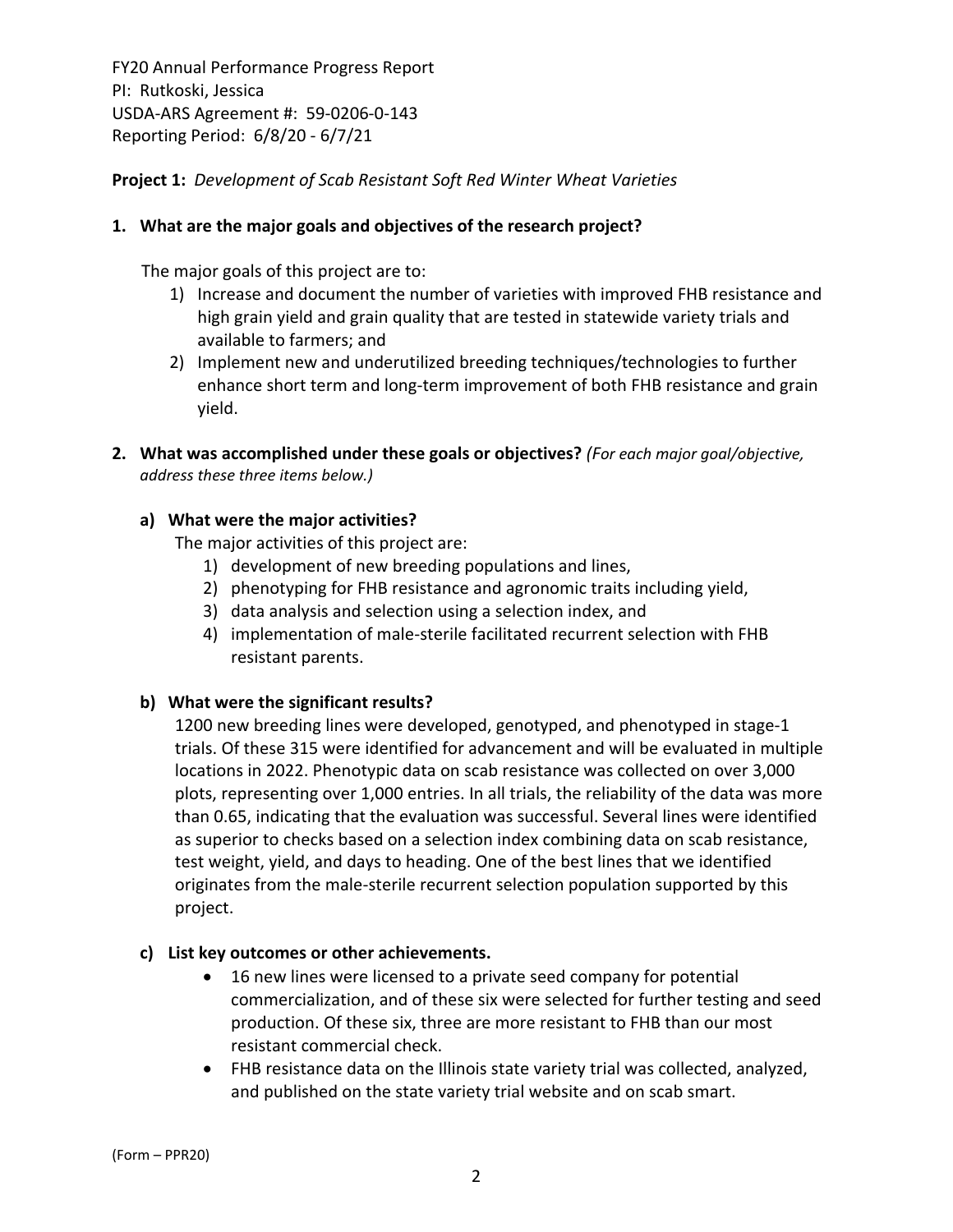- Computer code for the analysis and selection procedures implemented have been made available on github https://github.com/jrutUIUC
- All breeding data has been migrated to T3/Breedbase which is being used extensively for breeding trial and data management.

# **3. Was this research impacted by the COVID‐19 pandemic (i.e. university shutdowns and/or restrictions, reduced or lack of support personnel, etc.)? If yes, please explain how this research was impacted or is continuing to be impacted.**

The COVID‐19 pandemic has caused delays in hiring and a shortage of qualified applicants. As a result, we are behind on hiring research support personnel. We have focused our efforts keeping the breeding activities at full capacity, meanwhile scaling back on methods research. As a result, we have published fewer research papers than expected.

## **4. What opportunities for training and professional development has the project provided?**

This project has given graduate students and undergraduates the opportunity to gain experience evaluating and identifying symptoms of FHB resistance. Undergraduate students have learned about the technical processes of plant breeding and have gained exposure to agriculture and agricultural research.

#### **5. How have the results been disseminated to communities of interest?**

We have presented our breeding work supported by this project at the 66th Soft Wheat Quality Laboratory Annual Research Review Meetings, March 16‐17, 2021

Results of FHB resistance evaluation on varieties in the Illinois State Variety trial have been published on the variety testing website: http://vt.cropsci.illinois.edu/wheat.html and on scab smart https://scabsmart.org/

We published the results of 20 year of breeding for FHB resistance in our region in the journal *Plant Disease.* The citation for this article is: Gaire, Dr. R., Sneller, Prof. C., Brown‐ Guedira, Dr. G., Sanford, Dr. D. A. van, Mohammadi, Dr. M., Kolb, Dr. F. L., Olson, Dr. E., Sorrells, Dr. M., & Rutkoski, Dr. J. (2021). Genetic trends in Fusarium head blight resistance due to 20 years of winter wheat breeding and cooperative testing in the Northern US. *Https://Doi.Org/10.1094/PDIS‐04‐21‐0891‐SR*. https://doi.org/10.1094/PDIS‐04‐21‐0891‐SR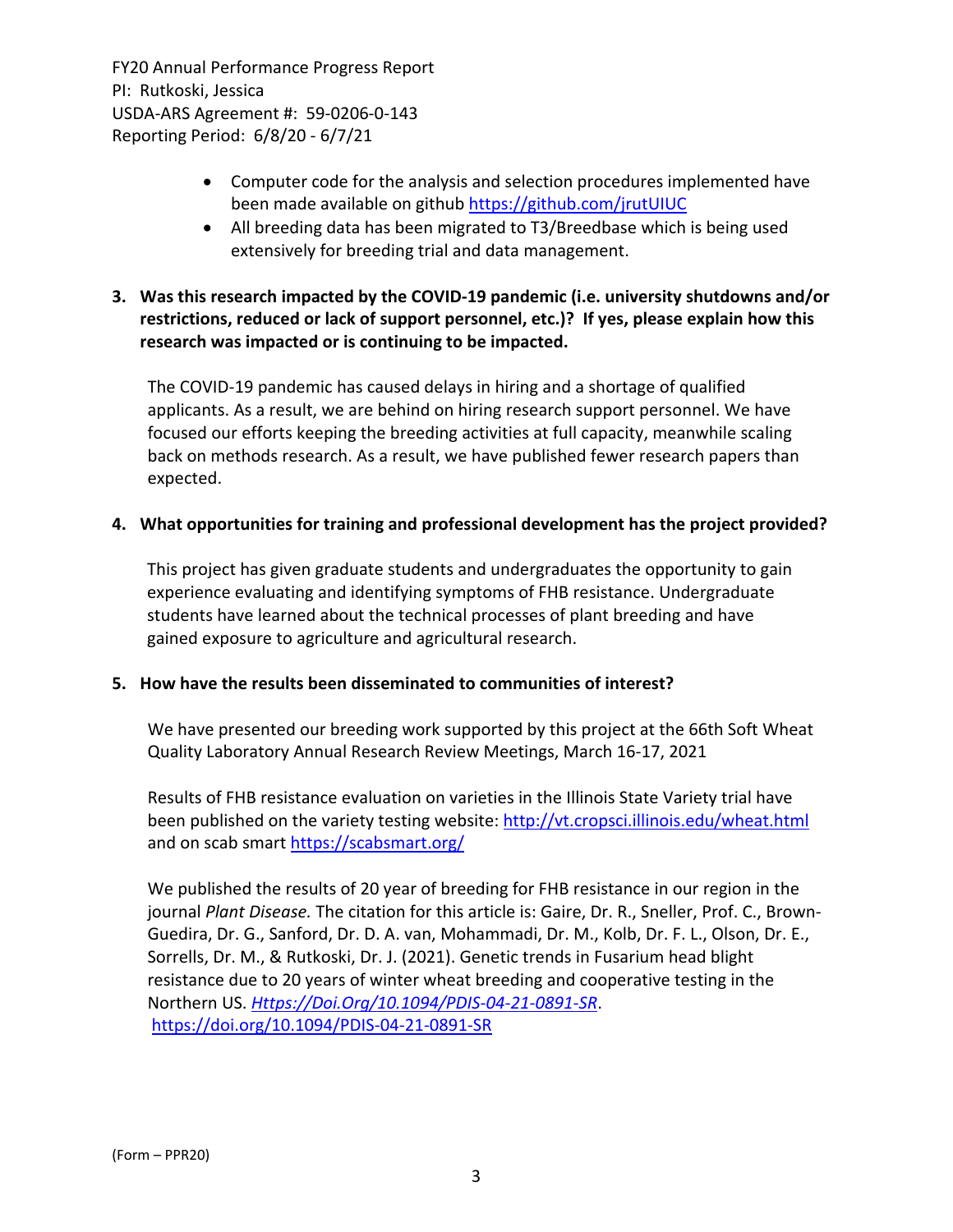**Project 2:** *Fast, Efficient Phenotyping Methods for FHB Resistance using Imagery and Imputation*

## **1. What are the major goals and objectives of the research project?**

The objective of this project is to develop faster and more efficient phenotyping and selection methods for FHB resistance so that breeding programs can select for FHB resistance, including DON levels, on a larger scale, in a timely manner, with greater accuracy, and at a lower cost.

**2. What was accomplished under these goals or objectives?** *(For each major goal/objective, address these three items below.)*

## **a) What were the major activities?**

The major activities include

- Collection of images of FHB infected plots and grain samples
- Image analysis and training deep-learning models
- Evaluation prediction methods and phenotyping strategies that can reduce the amount total phenotyping that is required.

#### **b) What were the significant results?**

- A deep learning model for phenotyping *Fusarium* damaged kernels (FDK) has been trained. This model is able to identify FDK from cell‐phone images with 77% accuracy.
- We determined that if breeding candidates have been genotyped and a modeltraining dataset is available with both FDK and deoxynivalenol (DON), including phenotypic data on incidence and severity does not improve selection accuracy for FHB resistance. To improve efficiency, it's likely that breeding programs no longer need to phenotype incidence and severity if they are implementing genomic selection.

#### **c) List key outcomes or other achievements.**

Our research article showing that FDK and DON may be the only traits needed for phenotyping FHB resistance has been accepted for publication in *The Plant Genome Journal*.

# **3. Was this research impacted by the COVID‐19 pandemic (i.e. university shutdowns and/or restrictions, reduced or lack of support personnel, etc.)? If yes, please explain how this research was impacted or is continuing to be impacted.**

No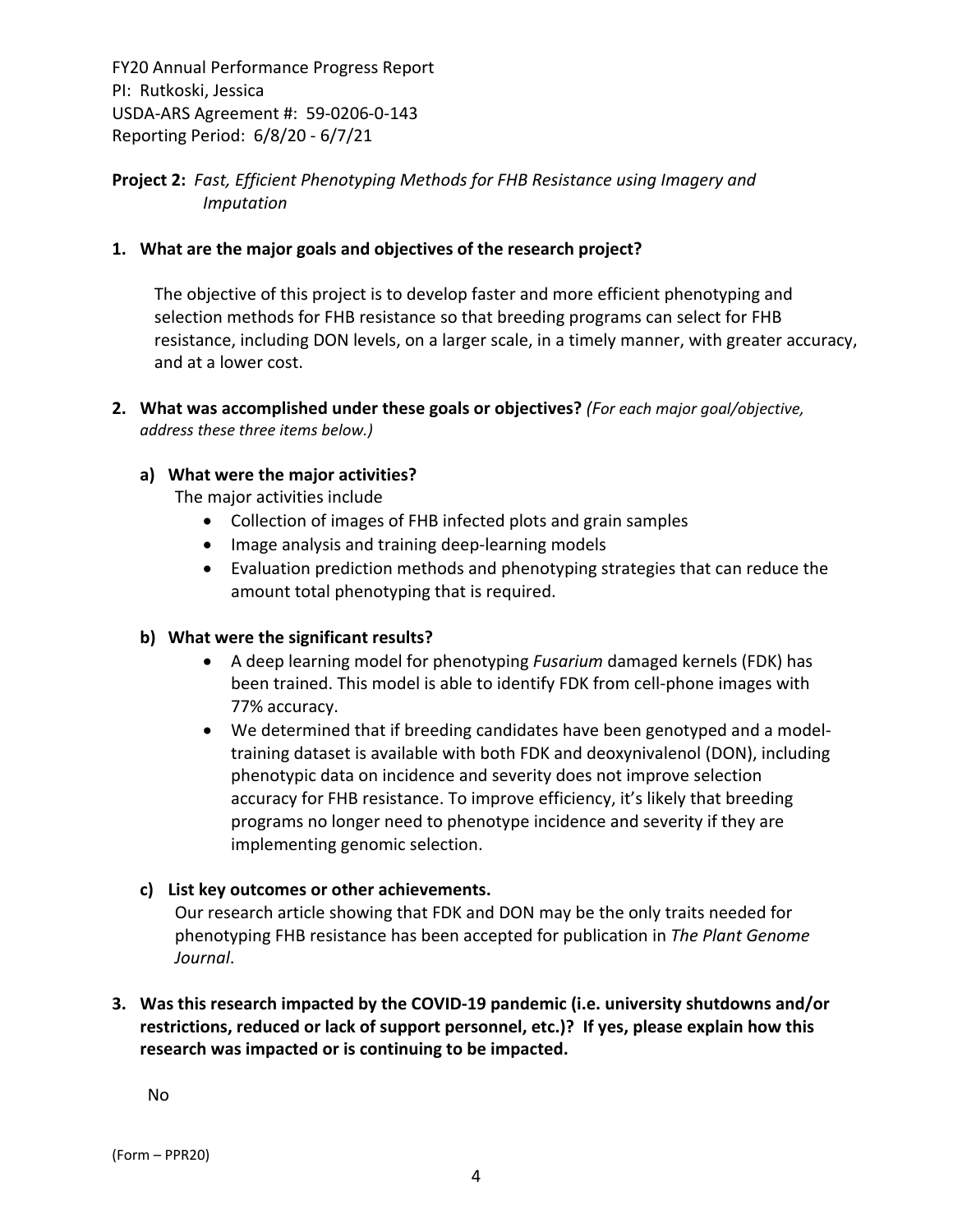## **4. What opportunities for training and professional development has the project provided?**

The postdoctoral fellow funded by this project attended the 2020 National FHB Forum and gave a presentation.

## **5. How have the results been disseminated to communities of interest?**

These results have been presented at 1) the 2020 National FHB Forum, December 7‐11, 2020, 2) The National Association of Plant Breeders (NAPB) meeting, Cornell University August 15‐19, 2021.

Our research article showing that FDK and DON may be the only traits needed for phenotyping FHB resistance has been accepted for publication in *The Plant Genome Journal*.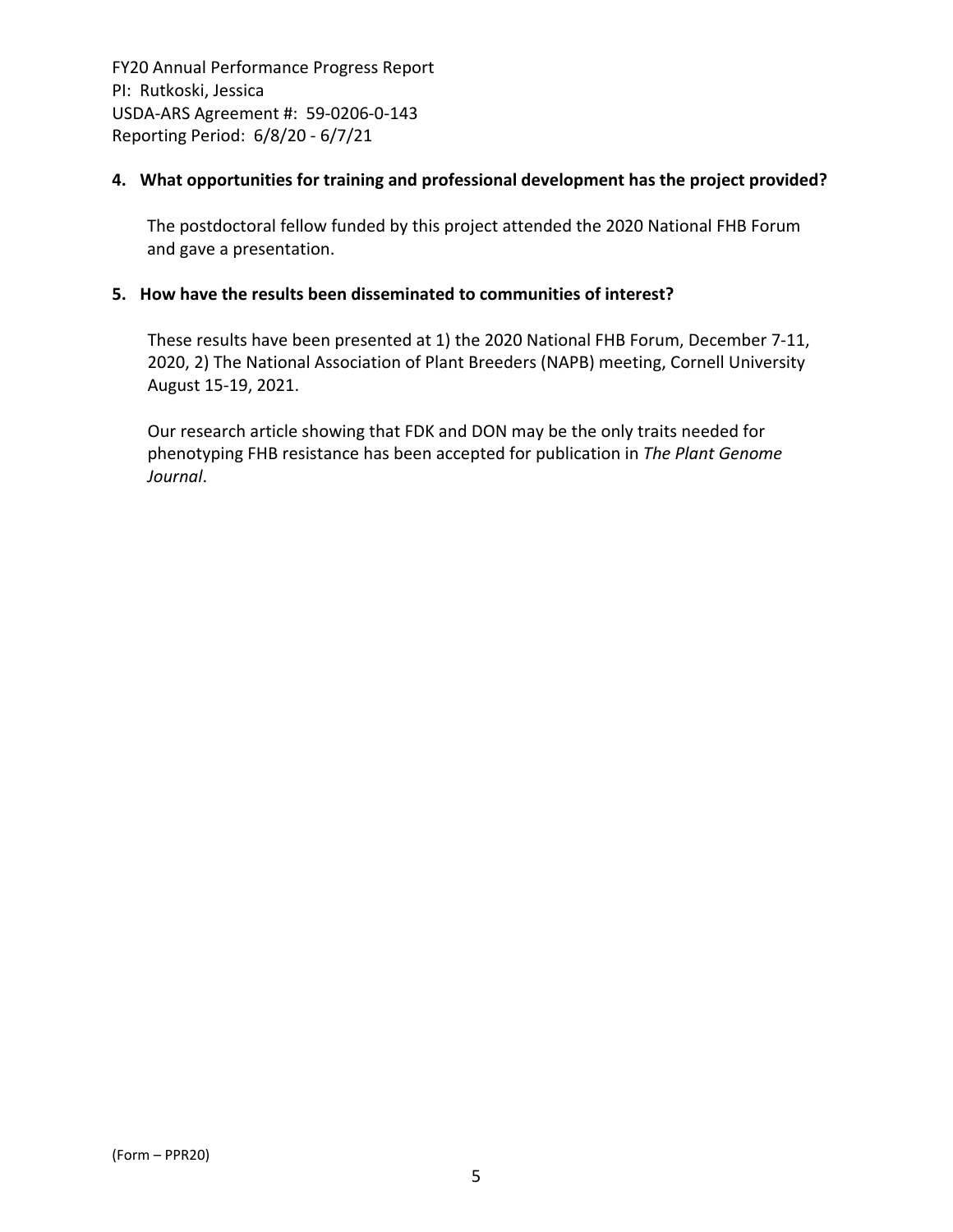**Project 3:** *Coordinated Phenotypes of Soft Wheat Germplasm for the Midwest*

## **1. What are the major goals and objectives of the research project?**

Objectives: 1) Phenotype advanced breeding lines that are candidates for release: 2) place FHB and other agronomic, disease resistance, and quality data in database: 3) provide FHB resistance data for lines and varieties in the OVT to producers and seedsmen.

Data on FHB resistance collected from the OVT entries provide information to seedsmen and producers that can be used in making decisions about which wheat varieties to produce. These data are important because they allow seedsmen and producers to use FHB resistance as one criterion in their variety selection decisions.

Coordinated evaluation of breeding lines among the programs in the NWW provides all breeding programs in the CP with FHB resistance data from multiple locations in a single season. This coordinated evaluation of breeding material plays an important role in the identification of breeding lines with high levels of FHB resistance. Our objective is to cooperatively obtain information on breeding lines from various programs within the CP and the SWW CP to allow the breeders involved to make better decisions about which breeding lines to advance and release.

- **2. What was accomplished under these goals or objectives?** *(For each major goal/objective, address these three items below.)*
	- **a) What were the major activities?**

In 2019, 2020, and 2021 field seasons, an inoculated and mist irrigated field evaluation nursery at Urbana, IL was used to evaluate the Fusarium Head Blight resistance of entries from the following trials by collecting data on % incidence, % severity, % Fusarium damaged kernels (FDK) and deoxynivalenol (DON) level.

2020 Experiments:

- ‐ 86 entries in the Illinois Variety Trial
- ‐ 29 entries in the Uniform Eastern Soft Red Winter Wheat Nursery
- ‐ 25 entries in the Advanced Five State Nursery
- ‐ 25 entries in the Preliminary Six State Nursery
- ‐ 61 entries in the Northern Uniform Winter Wheat Scab Nursery
- ‐ 50 entries in the Preliminary Northern Uniform Winter Wheat Nursery
- ‐ 48 entries in the Southern Uniform Winter Wheat Scab Nursery

2021 Experiments:

‐ 80 entries in the Illinois Variety Trial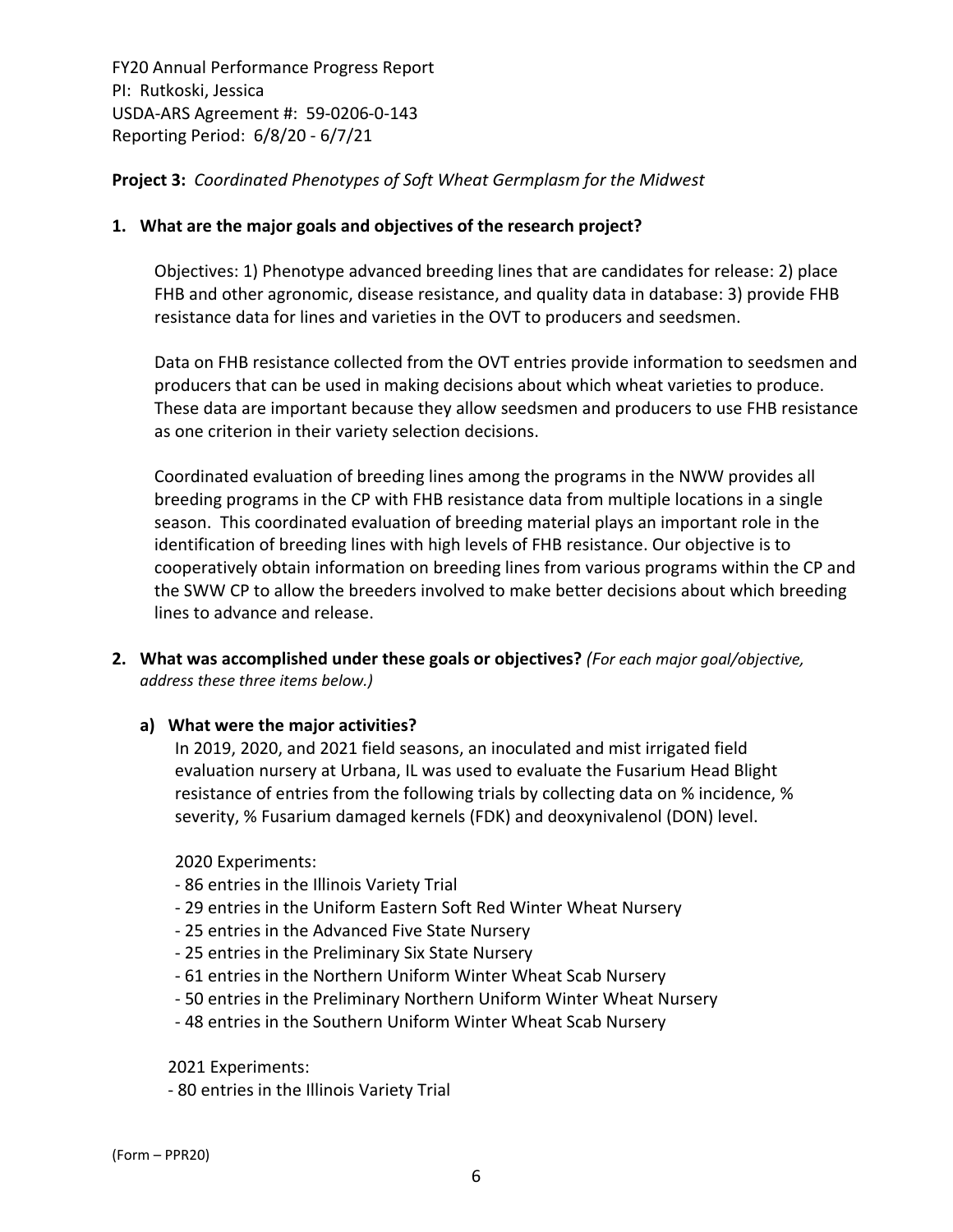- ‐ 34 entries in the Uniform Eastern Soft Red Winter Wheat Nursery
- ‐ 25 entries in the Advanced Five State Nursery
- ‐ 25 entries in the Preliminary Six State Nursery
- ‐ 54 entries in the Northern Uniform Winter Wheat Scab Nursery
- ‐ 43 entries in the Preliminary Northern Uniform Winter Wheat Nursery
- ‐ 60 entries in the Southern Uniform Winter Wheat Scab Nursery

## **b) What were the significant results?**

Data from the 2020, and 2021 Illinois Variety Trial were summarized and distributed. The results are available online.

Data collected on cooperative nurseries has been made available to cooperators in each nursery to facilitate selection of FHB resistant breeding lines.

Lines from the University of Illinois program were submitted for all of the cooperative nurseries, thus, breeding lines with FHB resistance were made available to other breeding programs for use as germplasm. Lines submitted from University of Illinois showed high levels of resistance both in 2019 and in 2020. Several breeders requested permission to cross with our breeding lines.

#### **c) List key outcomes or other achievements.**

- FHB resistance data collected from the Illinois Variety Trial were made available to producers and seedsmen.
- Data collected on cooperative nurseries will be made available to cooperators in each nursery to facilitate selection of FHB resistant breeding lines.
- **3. Was this research impacted by the COVID‐19 pandemic (i.e. university shutdowns and/or restrictions, reduced or lack of support personnel, etc.)? If yes, please explain how this research was impacted or is continuing to be impacted.**

No

#### **4. What opportunities for training and professional development has the project provided?**

Undergraduate students have gained experience evaluating FHB resistance

#### **5. How have the results been disseminated to communities of interest?**

FHB resistance data collected from the Illinois Variety Trial were summarized and the data made available in the annual Variety Trial Report and on the Illinois Variety Trial website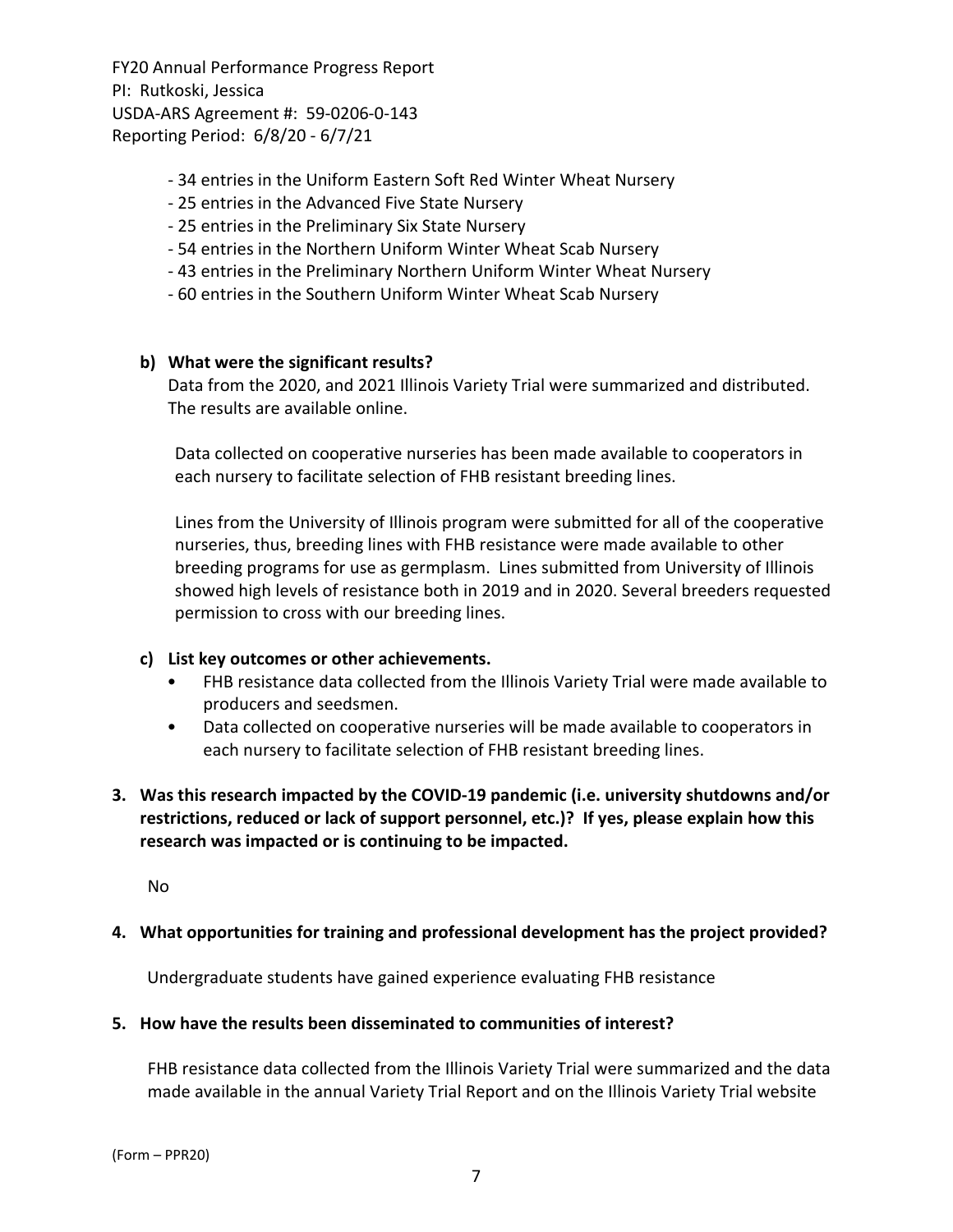> (http://vt.cropsci.illinois.edu/wheat.html). These results are also reported on the ScabSmart website. Cooperative testing data has been made available to cooperators over email and also through the T3 website, which is open access.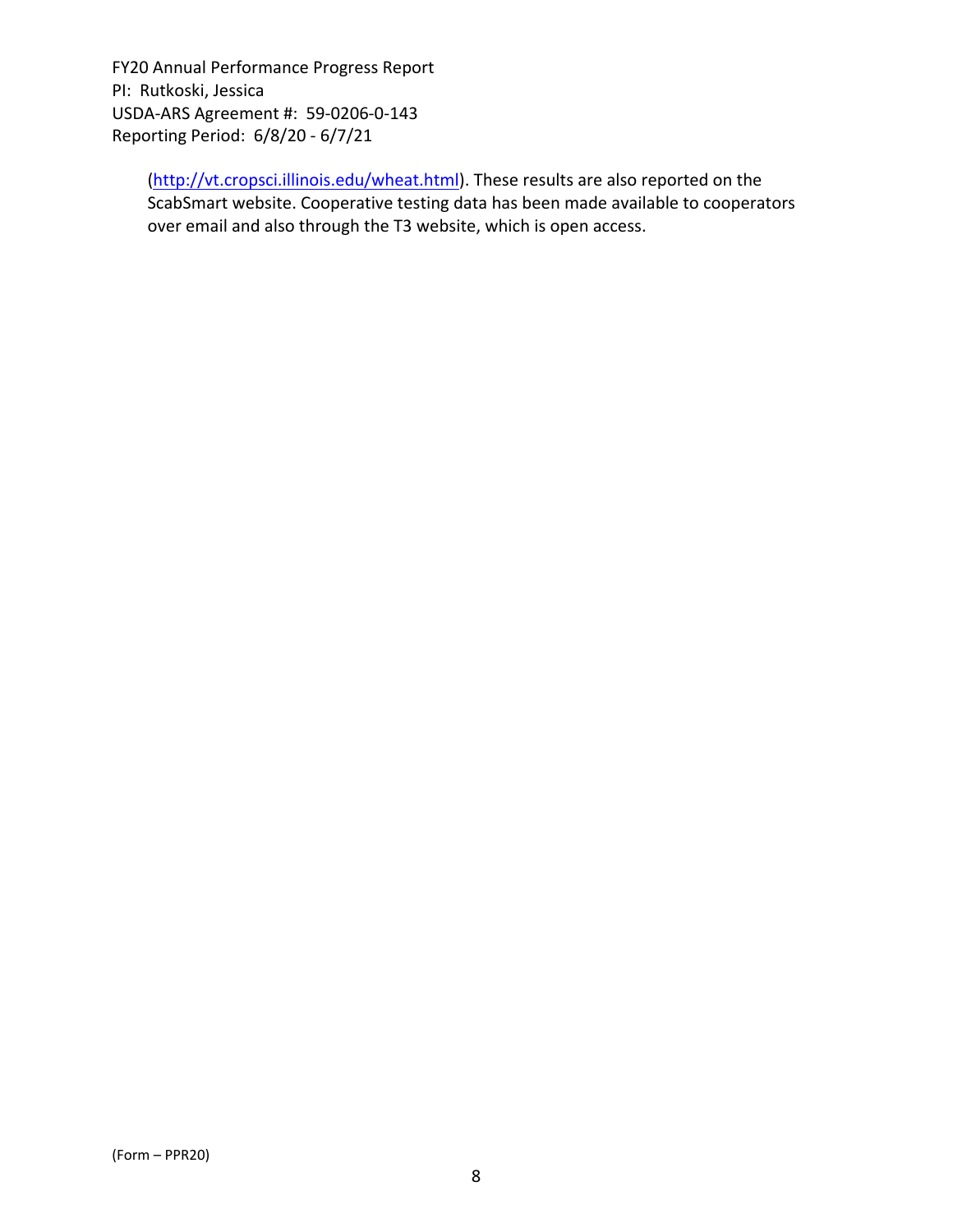# **Training of Next Generation Scientists**

**Instructions:** Please answer the following questions as it pertains to the FY20 award period (6/8/20 ‐ 6/7/21). The term "support" below includes any level of benefit to the student, ranging from full stipend plus tuition to the situation where the student's stipend was paid from other funds, but who learned how to rate scab in a misted nursery paid for by the USWBSI, and anything in between.

**1. Did any graduate students in your research program supported by funding from your USWBSI grant earn their MS degree during the FY19 award period?**  $\square$ Yes  $\square$ No  $\square$  Not Applicable

**If yes, how many?** Click to enter number here.

**2. Did any graduate students in your research program supported by funding from your USWBSI grant earn their Ph.D. degree during the FY19 award period?**

 $\square$ Yes  $\square$ No  $\square$  Not Applicable

**If yes, how many?** Click to enter number here.

- **3. Have any post docs who worked for you during the FY19 award period and were supported by funding from your USWBSI grant taken faculty positions with universities?**  $\boxtimes$ Yes  $\Box$  No  $\Box$  Not Applicable **If yes, how many?** 1
- **4. Have any post docs who worked for you during the FY19 award period and were supported by funding from your USWBSI grant gone on to take positions with private ag‐ related companies or federal agencies?**

 $\square$ Yes  $\square$ No  $\square$  Not Applicable **If yes, how many?** Click to enter number here.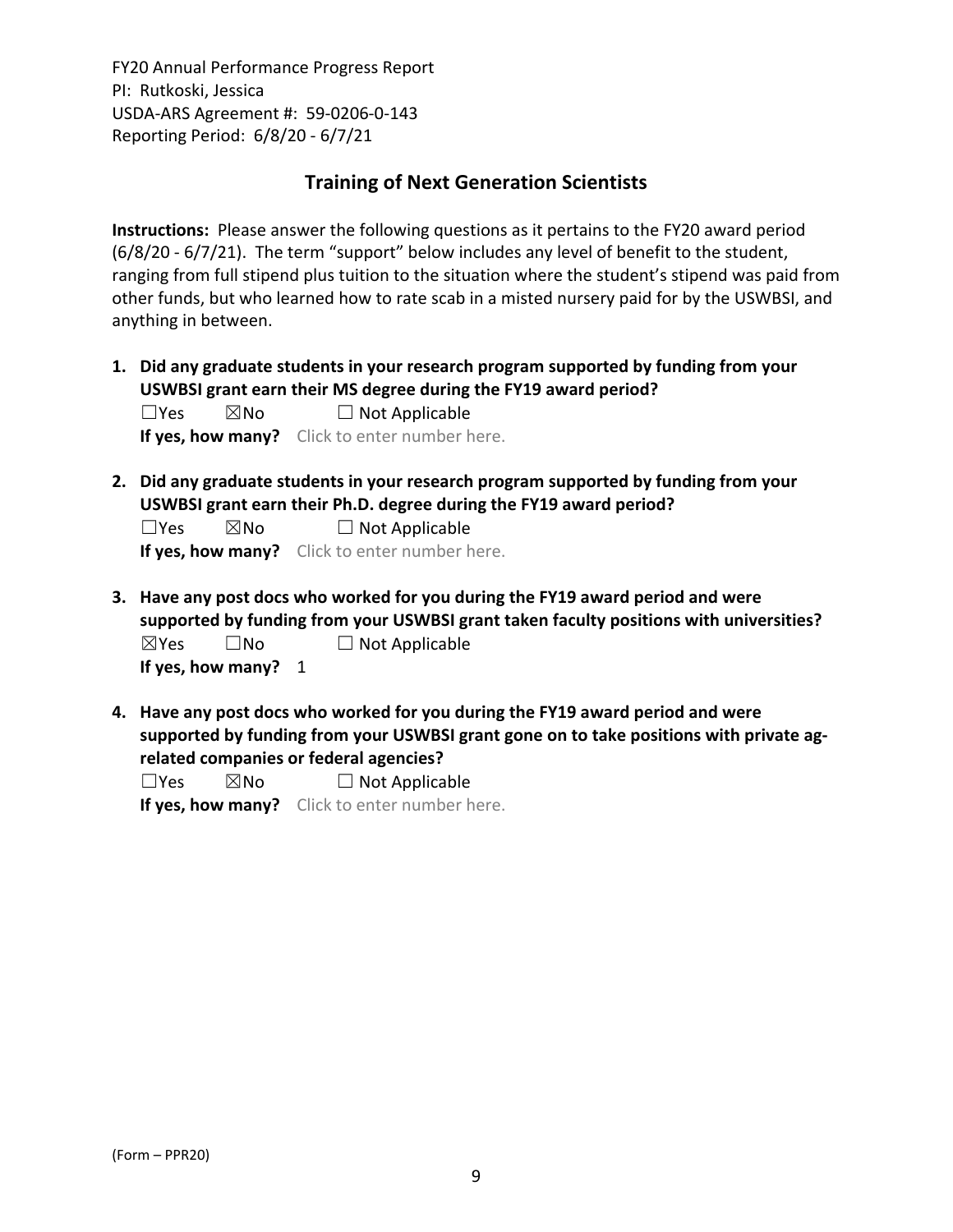# **Release of Germplasm/Cultivars**

**Instructions:** In the table below, list all germplasm and/or cultivars released with full or partial support through the USWBSI during the FY20 award period (6/8/20 - 6/7/21). All columns must be completed for each listed germplasm/cultivar. Use the key below the table for Grain Class abbreviations. 

| <b>Name of Germplasm/Cultivar</b> | <b>Grain Class</b>              | <b>FHB Resistance</b>                                  | <b>FHB</b><br>Rating<br>$(0-9)$ | Year<br><b>Released</b> |
|-----------------------------------|---------------------------------|--------------------------------------------------------|---------------------------------|-------------------------|
| IL16-23972                        | SRW - Soft<br><b>Red Winter</b> | MR - Moderately<br>Resistant                           | 3                               | 2020                    |
| IL16-IL-061-029                   | SRW - Soft<br><b>Red Winter</b> | MR - Moderately<br>Resistant                           | $\overline{2}$                  | 2020                    |
| IL16-8048                         | SRW - Soft<br>Red Winter        | R - Resistant                                          | $\mathbf{1}$                    | 2020                    |
| IL16-8737                         | SRW - Soft<br>Red Winter        | R - Resistant                                          | $\mathbf{1}$                    | 2020                    |
| IL13-1910                         | SRW - Soft<br><b>Red Winter</b> | MS - Moderately<br>Susceptible                         | 5                               | 2020                    |
| IL16-1922                         | SRW - Soft<br>Red Winter        | MR - Moderately<br>Resistant                           | 3                               | 2020                    |
| IL17-17739                        | SRW - Soft<br>Red Winter        | R - Resistant                                          | $\mathbf{1}$                    | 2021                    |
| IL17-23874                        | SRW - Soft<br><b>Red Winter</b> | MS - Moderately<br>Susceptible                         | 5                               | 2021                    |
| Click here to enter text.         | Select Grain<br>Class           | Select what represents<br>your most resistant<br>check | Enter as<br>text 0-9<br>rating  | Select Year             |
| Click here to enter text.         | Select Grain<br>Class           | Select what represents<br>your most resistant<br>check | Enter as<br>text 0-9<br>rating  | Select Year             |
| Click here to enter text.         | Select Grain<br>Class           | Select what represents<br>your most resistant<br>check | Enter as<br>text 0-9<br>rating  | Select Year             |
| Click here to enter text.         | Select Grain<br>Class           | Select what represents<br>your most resistant<br>check | Enter as<br>text 0-9<br>rating  | Select Year             |
| Click here to enter text.         | Select Grain<br>Class           | Select what represents<br>your most resistant<br>check | Enter as<br>text 0-9<br>rating  | Select Year             |
| Click here to enter text.         | Select Grain<br>Class           | Select what represents<br>your most resistant<br>check | Enter as<br>text 0-9<br>rating  | Select Year             |

NOTE: Leave blank if you have nothing to report or if your grant did NOT include any VDHR-related projects.

**NOTE:** List the associated release notice or publication under the appropriate sub-section in the 'Publications' section of the FPR.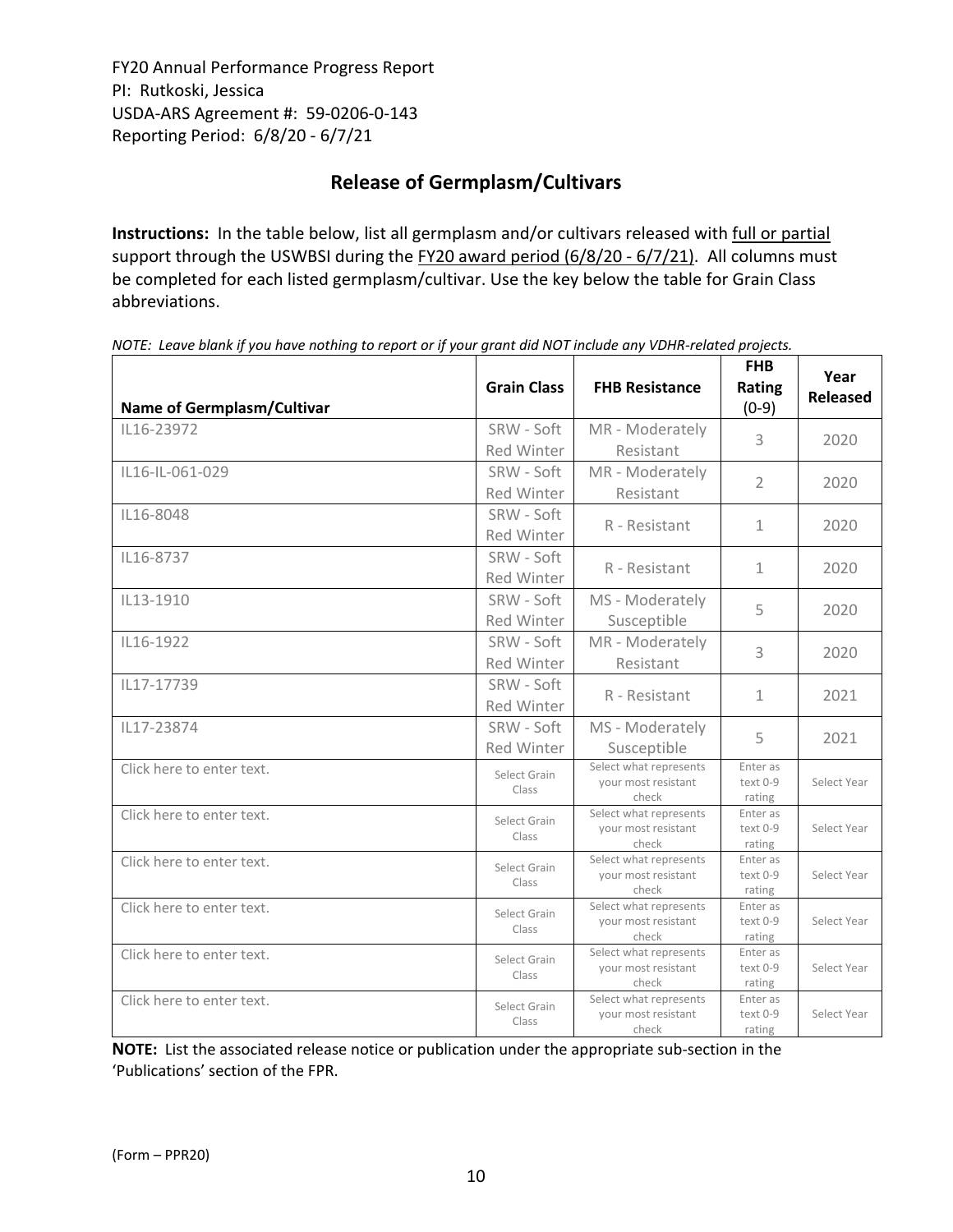# **Publications, Conference Papers, and Presentations**

**Instructions:** Refer to the PR\_Instructions for detailed more instructions for listing publications/presentations about your work that resulted from all of the projects included in the FY20 grant award. Only citations for publications published (submitted or accepted) or presentations presented during the **award period (6/8/20 ‐ 6/7/21**) should be included. If you did not publish/submit or present anything, state 'Nothing to Report' directly above the Journal publications section.

NOTE: Directly below each citation, you **must** indicate the Status (i.e. published, submitted, etc.) and whether acknowledgement of Federal support was indicated in the publication/ presentation. See example below for a poster presentation with an abstract:

Winn, Z.J., Acharya, R., Lyerly, J., Brown‐Guedira, G., Cowger, C., Griffey, C., Fitzgerald, J., Mason R.E., and Murphy, J.P. (2020, Dec 7‐11). Mapping of Fusarium Head Blight Resistance in NC13‐20076 Soft Red Winter Wheat (p. 12). In: Canty, S., Hoffstetter, A. and Dill‐Macky, R. (Eds.), *Proceedings of the 2020 National Fusarium Head Blight Forum*. https://scabusa.org/pdfs/NFHBF20\_Proceedings.pdf. Status: Abstract Published and Poster Presented Acknowledgement of Federal Support: YES (Abstract and Poster)

## **Journal publications.**

Gaire, Dr. R., Sneller, Prof. C., Brown‐Guedira, Dr. G., Sanford, Dr. D. A. van, Mohammadi, Dr. M., Kolb, Dr. F. L., Olson, Dr. E., Sorrells, Dr. M., & Rutkoski, Dr. J. (2021). Genetic trends in Fusarium head blight resistance due to 20 years of winter wheat breeding and cooperative testing in the Northern US. *Https://Doi.Org/10.1094/PDIS‐04‐21‐0891‐SR*. https://doi.org/10.1094/PDIS‐04‐21‐0891‐SR

Status: Published Acknowledgement of Federal Support: YES

Gaire, Dr. R., Arruda, Dr. M., Mohammadi, Dr. M., Brown‐Guedira, Dr. G., Kolb, Dr. F., Rutkoski, Dr. J., (2021). Multi‐trait Genomic Selection Can Increase Selection Accuracy for Deoxynivalenol Accumulation due to Fusarium Head Blight in Wheat Status: In‐press Acknowledgement of Federal Support: YES

#### **Books or other non‐periodical, one‐time publications.**

None

(Form – PPR20)